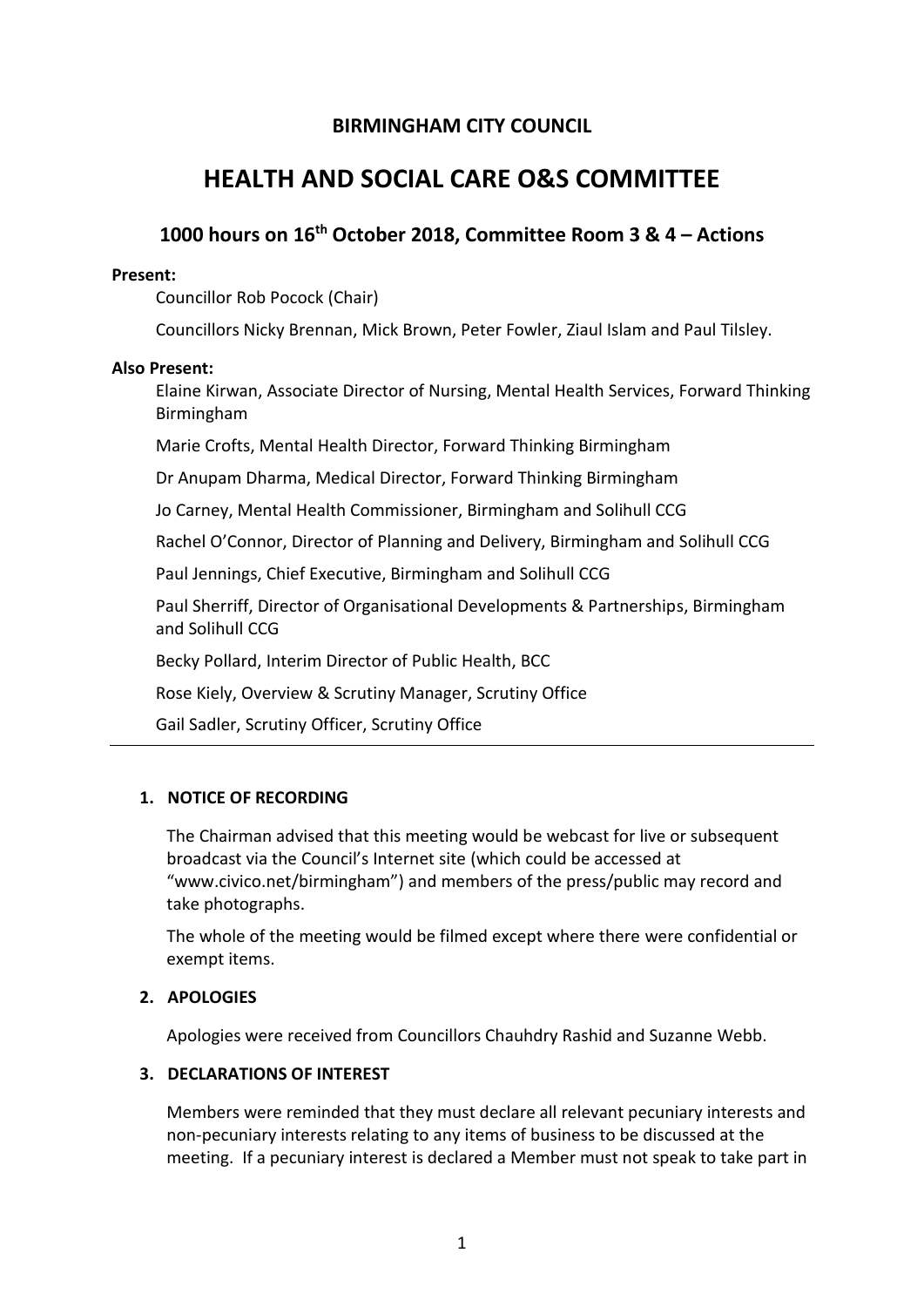that agenda item. Any declarations will be recorded in the action notes of the meeting.

## **4. ACTION NOTES/ISSUES ARISING**

The action notes of the meeting held on 18<sup>th</sup> September 2018 were agreed.

## **5. FORWARD THINKING BIRMINGHAM**

Elaine Kirwan (Associate Director of Nursing, Mental Health Services); Marie Crofts (Mental Health Director) and Dr Anupam Dharma (Medical Director) Forward Thinking Birmingham were joined by Jo Carney (Mental Health Commissioner) Birmingham and Solihull Clinical Commission Group to present an update report setting out progress, actions and transformation taken with key partners to improve mental health service provision to 0-25 year olds in Birmingham and Solihull in order to address issues highlighted in the February 2018 CQC report.

In response to issues/comments regarding:-

- Referrals
- Transformation/integration
- Loss of budget/increased pressures
- In-patient provision and placements outside Birmingham

With regard to the figure for referrals into the system it was confirmed that this included re-referrals. A request was put forward that, in future, update reports should include a breakdown of re-referrals.

Members were told that each referral that went through the Access Centre has a clinical triage/risk assessment. If an urgent care crisis pathway was required this would be picked up by the Crisis Team within 1-4 hours. A non-urgent assessment would be referred to a local community hub and given a Choice Appointment which would take place within 4-16 weeks and at this point would be re-assessed.

It was recognised that the transition from CAMS into Adult Services for young people had always been a problem. This model addresses the problem and builds upon partnership working.

It was acknowledged that there had been a budget reduction and increased demand upon the service but the service had to work within the financial envelope provided.

Responding to a concern raised about having sufficient in-patient provision in the system to meet crisis situations for young people who are dependent upon retaining family connections, members were told that the CCG, who commission services for the 18-25 age group, had increased provision locally but, unfortunately, there are circumstances where there isn't local provision and people have to be admitted outside of the Birmingham and West Midlands area. The CCG is currently working with NHS England, who commission inpatient services for under-18s, to offer a more local solution.

A member suggested that for the next update report with regard to reporting 'actions arising out of the quality improvement taskforce', it would be helpful if the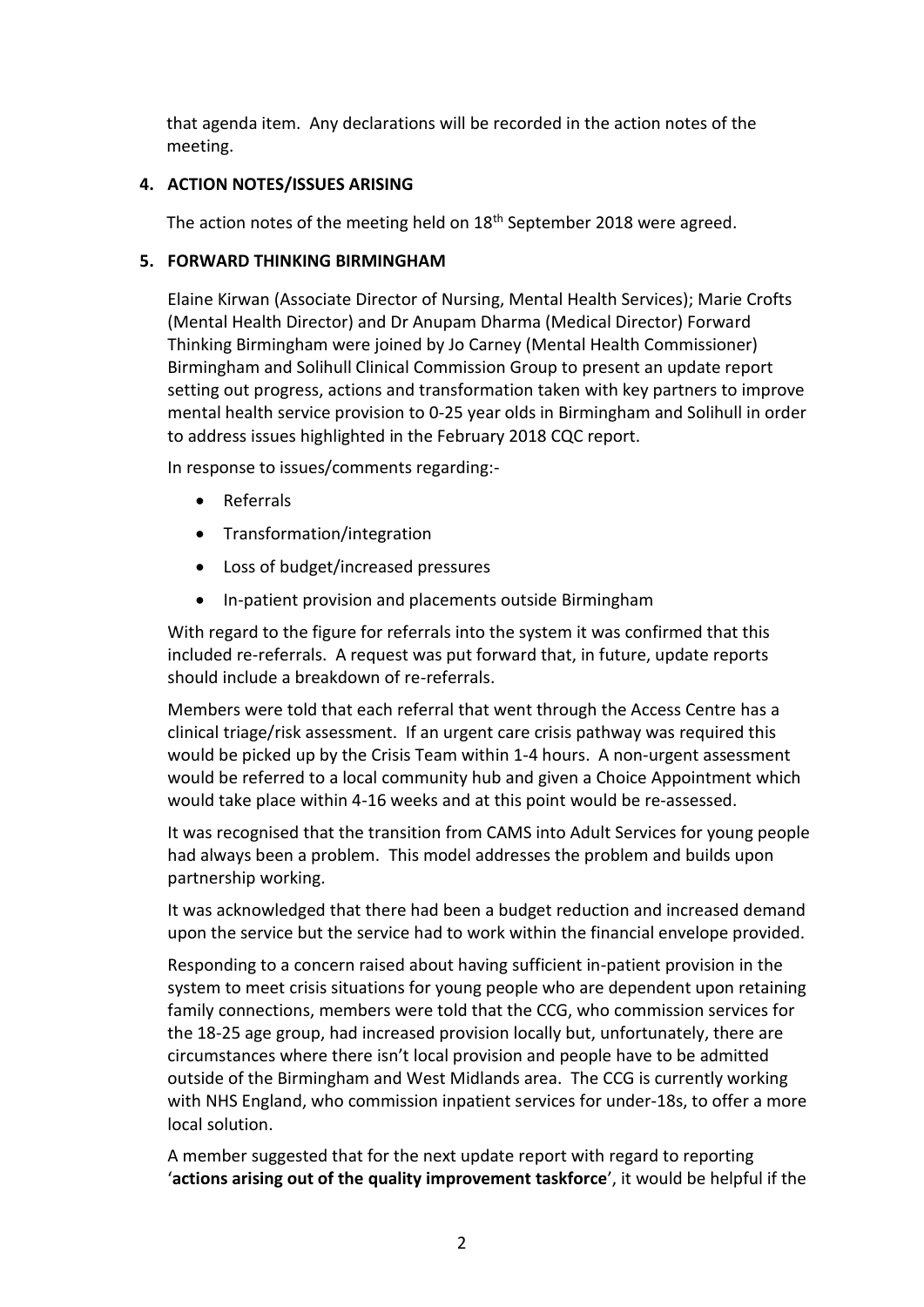information could be broken down into 'Areas of Improvement', 'Actions Taken' and 'Outcomes'.

## **RESOLVED:**

- Members requested the following further information:
	- o A breakdown of data regarding the number of young people in Birmingham waiting 18+ weeks for treatment.
	- o That a copy of a monthly transformation highlight report, which sets out progress of actions against milestones, is circulated to the committee.
- The next update report to be scheduled on the work programme for Spring 2019.

## 6. BIRMINGHAM AND SOLIHULL SUSTAINABILITY AND TRANSFORMATION **PARTNERSHIP (STP) DRAFT STRATEGY STAKEHOLDER ENGAGEMENT REPORT -PHASE 1**

Rachel O'Conner (Director of Planning Delivery, Birmingham and Solihull Clinical Commissioning Group) and Paul Sherriff (Director of Organisational Developments & Partnerships, Birmingham and Solihull CCG) reported to the committee on stakeholder activities which had taken place and feedback received on the draft STP Strategy.

Members were urged to take part in stakeholder events in order to help shape the Strategy and would be invited to attend an STP Conference which will be held on 5<sup>th</sup> December 2018.

In response to a question regarding progress with the digital technology roadmap, members were told that work was already being undertaken to build upon the current system that was already running in Birmingham and Solihull called 'Dual Care Connected' which is being used as a stepping stone towards a 'Single Citizen Record'. It had been agreed that a new system needs to be put in place but the process will take 12-18 months.

## **RESOLVED:**

• A copy of the updated STP Strategy to be circulated to the committee when available.

## 7. IS THE SUSTAINABILITY AND TRANSFORMATION PARTNERSHIP (STP) **ARRANGEMENT WORKING FOR WEST BIRMINGHAM**

A briefing paper, on behalf of the committee, had been circulated to members in advance of the meeting, to provide some background to the boundary issue where the West Birmingham population of about 250,000 are not included in the Birmingham and Solihull STP footprint but are covered by the Black Country STP.

The Chair asked Paul Jennings (Chief Executive) and Paul Sherriff (Director of Organisation Development and Partnerships) Birmingham and Solihull Clinical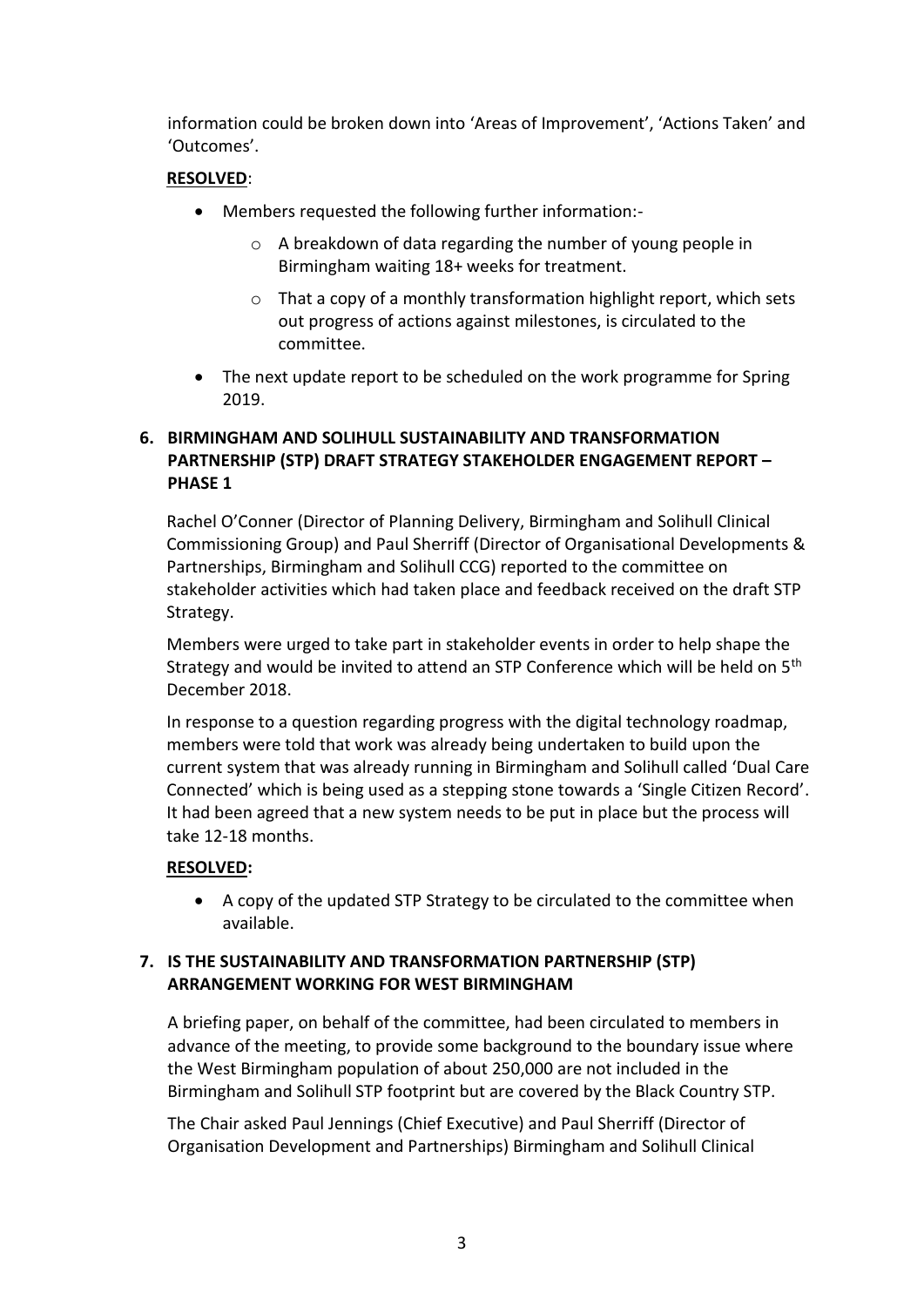Commissioning Group to comment on the contents of the paper and how the memorandum of understanding between the two STPS was working.

The following comments were made:-

- Working relationships between the two CCGs is good. At a transaction level the arrangement works fine i.e. contracting back office functions.
- There is a tension about the consistency of offer for all citizens in Birmingham if there is a different strategy/plan for most people living in West Birmingham.
- Taking forward a strategy for integrating commissioning is going to be a challenge.

#### **RESOLVED:**

• It was unanimously agreed that a letter should be sent to NHS England, attaching a copy of the briefing note from this committee, requesting that, as a matter of priority, steps should be taken to resolve the issues concerning the CCG boundaries and the consequential impact on the STP.

#### **8. SUSTAINABILITY AND TRANSFORMATION PARTNERSHIP (STP) – PUBLIC HEALTH**

Becky Pollard (Interim Director of Public Health) gave a verbal update on the public health priorities which were included the STP.

- The STP provides an opportunity to strengthen joint working to improve health outcomes and reduce health inequalities.
- Public Health has been engaged in the original draft and re-drafting of the STP which follows a life course approach and fits in with the health needs of Birmingham.
- Working with colleagues from Solihull to map health needs of the population through the Joint Strategic Needs Assessment.
- Have a standing item on the Health & Wellbeing Board agenda on the STP.
- Public Health priorities include:- infant mortality rates; mental wellbeing in early years in parenting; adverse child experiences; promoting staff wellbeing; supporting people back into the workplace; managing long terms conditions e.g. diabetes, respiratory disease etc. In terms of the older population e.g. social isolation and keeping people active. Also picking up work around domestic violence under vulnerable adults.

In response to a query about work being undertaken into suicides, it was confirmed that it was a priority for both the local authority and the NHS. The CCG, in partnership with the West Midlands Combined Authority, had signed up to a strategy document which sets out the work being done across the West Midlands towards an ambition of zero suicides.

#### **RESOLVED:**

• That the strategy document on zero suicides is circulated to the committee.